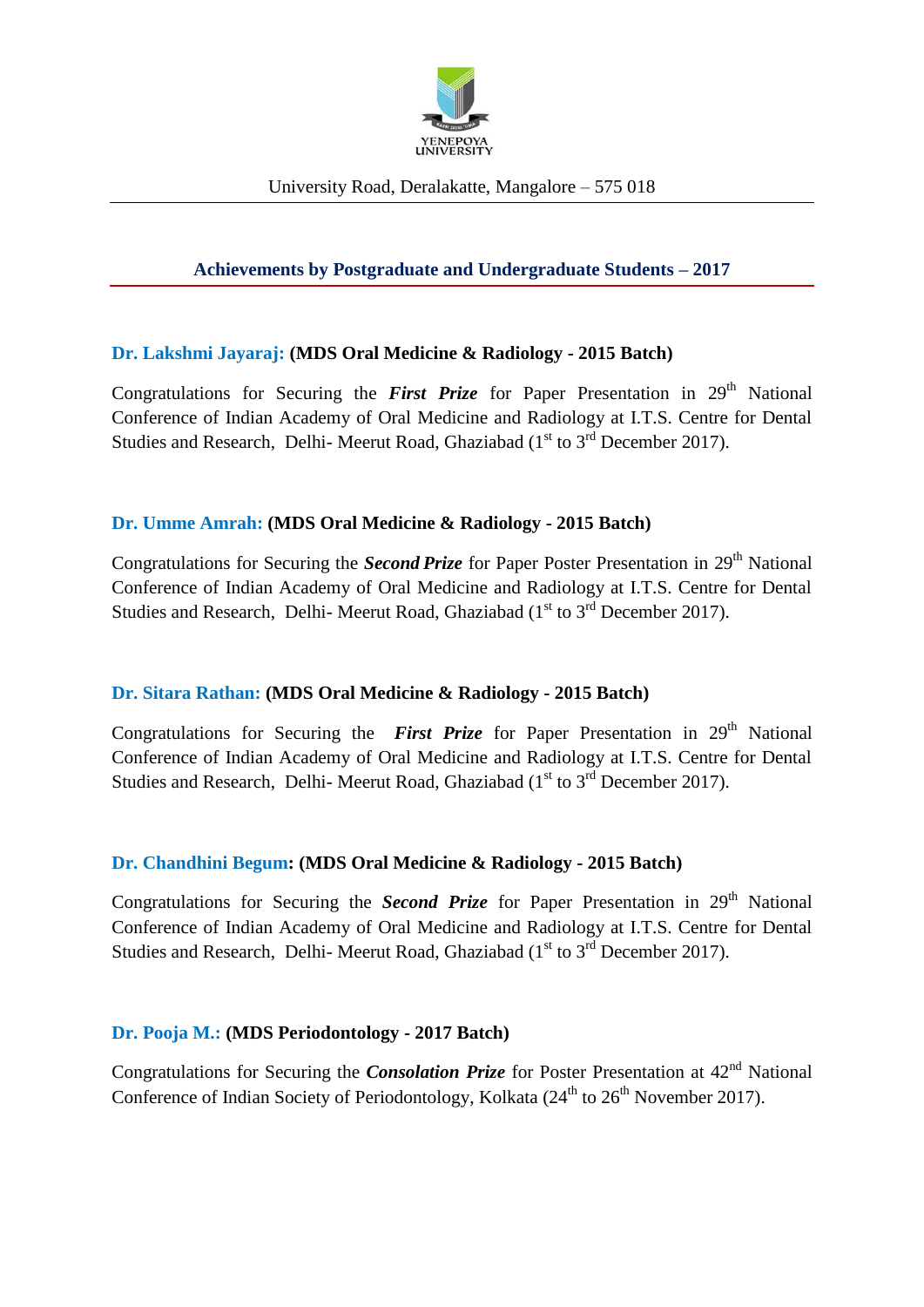

## University Road, Deralakatte, Mangalore – 575 018

# **Mr. Afeef Ansar M. and Ms. Jeslee Ann Jose: (MDS Conservative Dentistry & Endodontics - 2016 Batch)**

Congratulations for Securing the *Third Prize* for Poster Presentation in FDI-IDA Conference at Annex Auditorium, Amritha Institute of Medical Sciences, Kochi, Kerala (11<sup>th</sup> & 12<sup>th</sup> November 2017).

## **Dr. Dhanesh Narayanan: (MDS Oral Pathology - 2015 Batch)**

Congratulations for Securing the *First Prize* for Presentation at 15<sup>th</sup> National Conference of the Indian Association of Forensic Odontology, Bangalore  $(9<sup>th</sup>$  to  $11<sup>th</sup>$  September 2017).

#### **Dr. Nithin Chandra Babu: (MS Orthopaedics - 2015 Batch)**

Congratulations for Securing the **Best Case Report Award** in 16<sup>th</sup> Annual Conference of the Orthopaedic Association of South Indian States (OASISCON) at Kasturba Medical College, Manipal  $(1<sup>st</sup>$  to  $3<sup>rd</sup>$  September 2017).

## **Dr. Fathima Nifla C.P. (MDS Conservative Dentistry & Endodontics - 2016 Batch)**

Congratulations for Securing the **Best Paper Award** in  $10<sup>th</sup>$  National Conference of Indian Society of Prosthodontics Restorative-Periodontics (ISPRP) at Chennai ( $25<sup>th</sup>$  to  $27<sup>th</sup>$  August 2017).

## **Dr. Shahana P Sulaiman: (MDS Oral Medicine & Radiology - 2016 Batch)**

Congratulations for Securing the *Best Paper Award* at Indian Academy of Oral Medicine and Radiology, National PG Convention, Kalinga Institute of Dental Sciences, Bhubaneswar, Odissa ( $4^{th}$  &  $5^{th}$  August 2017).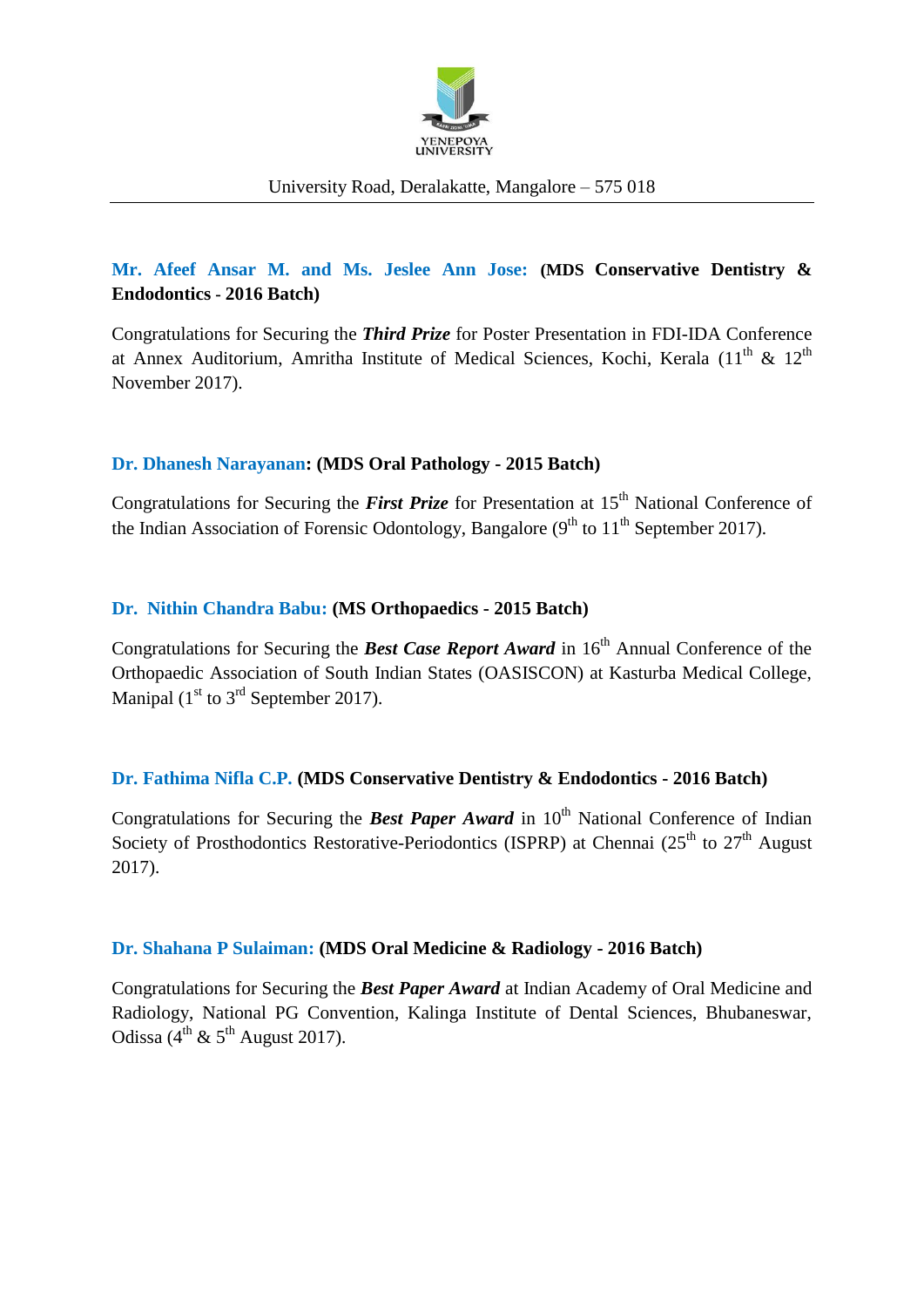

### University Road, Deralakatte, Mangalore – 575 018

### **Dr. Nohal Haneef: (MS OBG - 2014 Batch)**

Congratulations for Securing the *Third Prize* for Paper Presentation at Manipal Obstetrics & Gynecology Resident Conference, Organized by Department of Obstetrics & Gynecology, Kasturba Medical College Manipal  $(29<sup>th</sup>$  July 2017).

#### **Dr. Ramesh Ammati: (MD Psychiatry - 2015 Batch)**

Congratulations for Securing the *Second Prize* in Oral Presentation at State level Post Graduate CME on Clinical Advances in Therapeutic Psychiatry organized by Indian Psychiatric Society, Karnataka Chapter (IPS-KC) and Department of Psychiatry, Father Muller Medical College, Kankanady, Mangalore  $(15^{th} \& 16^{th} \text{ July } 2017)$ .

#### **Dr. Riddhima Shetty: (MS OBG – 2015 Batch)**

Congratulations for Securing the *Third place for Oral Presentation* on Prevalence of UTI in post caesarean patients based on duration of catherisation in West Zone Yuva Fogsi 2017 at Navi Mumbai (3<sup>rd</sup> June 2017).

## **Dr. Nithin Chandra Babu: (MS Orthopaedics - 2015 Batch)**

Congratulations for Securing the *First Prize* in Poster presentation at 1<sup>st</sup> Annual Conference of Canara Orthopaedic Society, IMA Hall, Mangalore (2<sup>nd</sup> April 2017).

## **Dr. Jofy Devasia: (MDS Oral Pathology & Microbiology - 2016 Batch)**

Congratulations for Securing the *Best Scientific Presentation Award* at 15<sup>th</sup> National Triple O-Symposium at KLE V K Institute of Dental Sciences, Belagavi ( $16^{th}$  to  $18^{th}$  February 2017).

#### **Dr. Aisha Niha Ibrahim and Dr. Niha Siddique: (MDS Pedodontics - 2016 Batch)**

Congratulations for Securing the *Best Poster Presentation* at 14<sup>th</sup> ISPPD National PG Convention, MS Ramaiah Medical College, Bangalore  $(9<sup>th</sup>$  to  $11<sup>th</sup>$  February 2017).